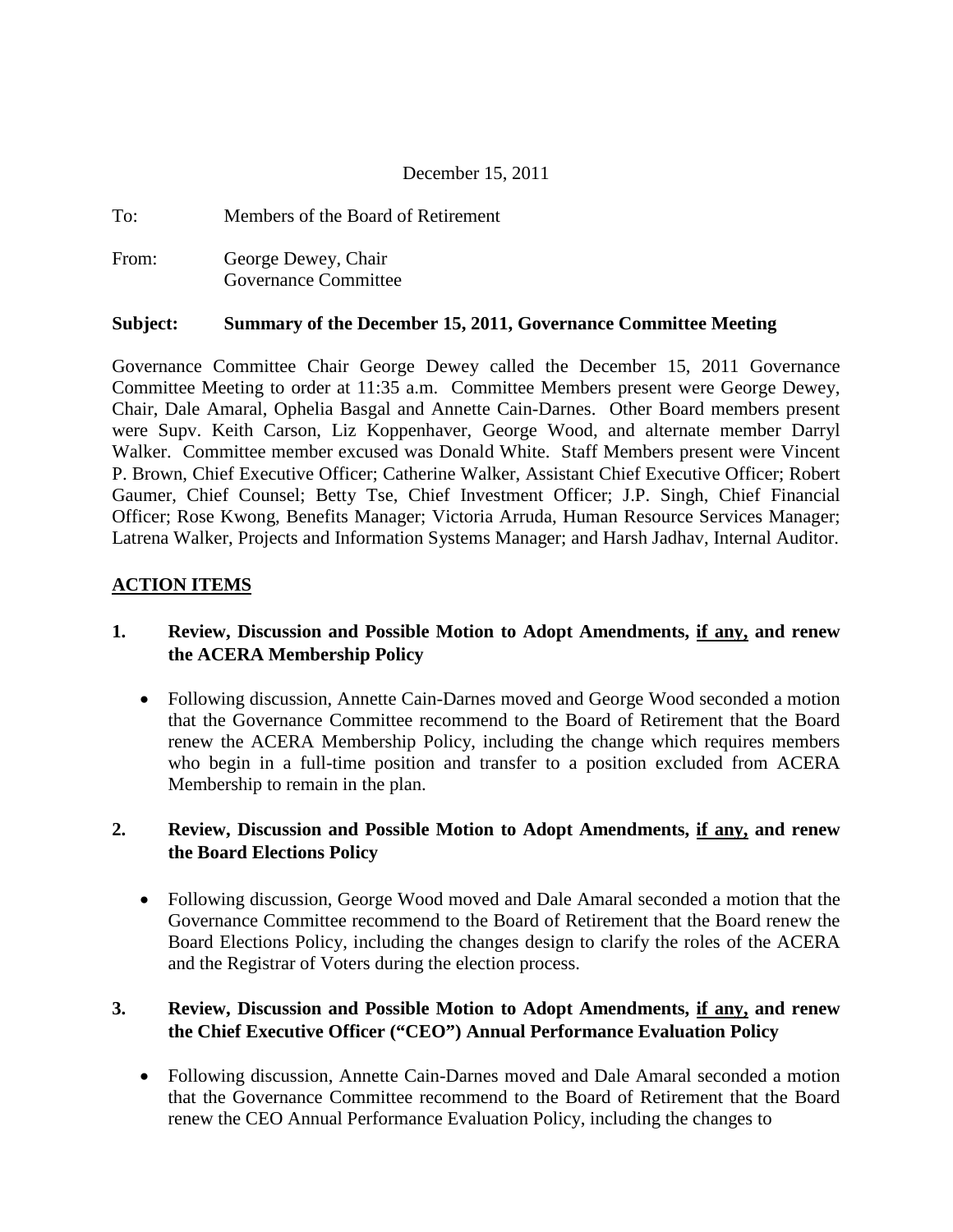Governance Committee Meeting Summary December 15, 2011 Page 2

> move the evaluation process from the Operations Committee meeting in December to the Board meeting in November to allow the Board more time to evaluate the CEO's performance.

### **4. Review, Discussion and Possible Motion to Adopt Amendments, if any, and renew the Record Retention Policy and Schedule**

- The Committee reviewed Staff's December 15, 2011 memo. Staff advised the Committee that the content of the Policy continues to meet the needs of ACERA and should be renewed, with revisions to the Schedule for the following ACERA Departments: (1) Human Resources; (2) Investments; (3) Benefits; (4) Administration; and (5) Legal as certain documents within the aforementioned departments need to be retained indefinitely. The Policy was adopted by the Board on September 16, 2010.
- Following discussion, Elizabeth Rogers moved and Dale Amaral seconded a motion that the Governance Committee recommend to the Board of Retirement that the Board renew the Record Retention Policy and Schedule, including the revisions to the retention schedules for the following ACERA Departments: (1) Human Resources; (2) Investments; (3) Benefits; (4) Administration; and (5) Legal.

## **5. Review, Discussion and Possible Motion to renew the Retiree Payroll Deduction and Assignment of Benefits Policy**

• Following discussion, Annette Cain-Darnes moved and George Wood seconded a motion that the Governance Committee recommend to the Board of Retirement that the Board renew the Retiree Payroll Deduction and Assignment of Benefits Policy, without revisions. The motion passed unanimously.

### **6. Review, Discussion and Possible Motion to Adopt Amendments, if any, and renew the Senior Management Contingency Plan**

• Following discussion, Ophelia Basgal moved and Dale Amaral seconded a motion that the Governance Committee recommend to the Board of Retirement that the Board renew the Senior Management Contingency Plan, including the changes discussed and agreedupon during the meeting.

## **7. Review, Discussion and Possible Motion to Adopt Amendments, if any, and renew the Service Provider Policy**

• Following discussion, George Wood moved and Dale Amaral seconded a motion that the Governance Committee recommend to Board of Retirement that the Board renew the Service Provider Policy, including the changes that would exclude software and software support and maintenance agreements from the Service Provider Policy to permit such agreements to exceed the five-year relationship where it has been determine by the Chief Executive Officer to be economically advantageous.